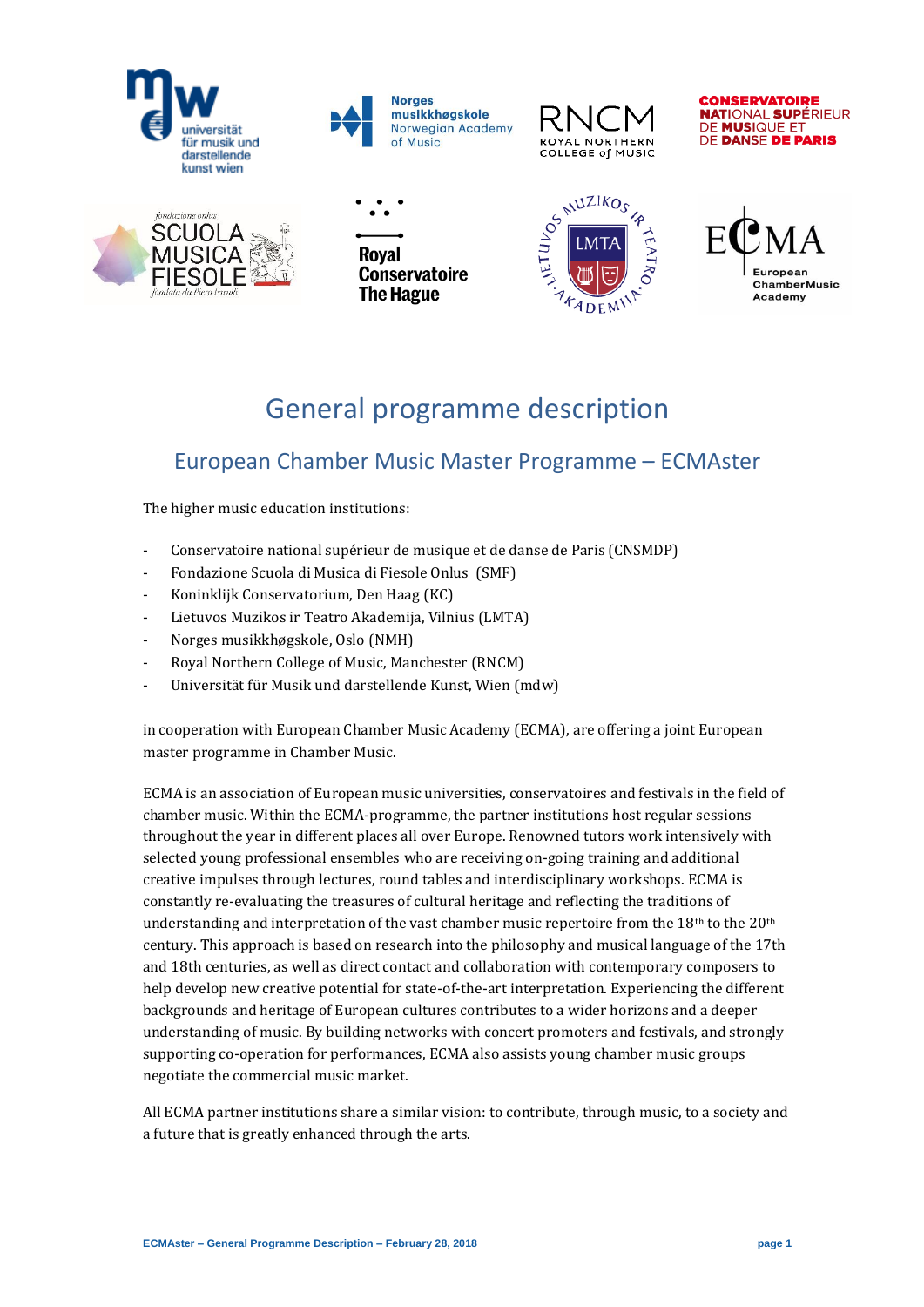This document is a general programme description that applies to all partner institutions. The partners of the Consortium offering the European Chamber Music Master Programme have adopted their own programme descriptions based on this general description and in line with national regulations.

# General programme description

| Programme               | European Chamber Music Master Programme |
|-------------------------|-----------------------------------------|
| Acronym                 | ECMAster                                |
| <b>Duration</b>         | 120 ECTS, two years of full-time study  |
| Language of instruction | English/ local language if applicable   |

The European Chamber Music Master Programme is an advanced two-year programme, which aims to educate students to act as strong, independent and innovative musicians with a profile in chamber music and to meet the high, professional standards that are expected in tomorrow's music scene.

Key aspects of the programme include the development of the ensemble's artistic intentions and abilities as chamber musicians and the individual student's abilities of artistic self-expression as well as refinement of her or his musical presentation, communication, and technical skills. The programme will cover rehearsal and performance of a comprehensive, balanced repertoire. The individual group's area of interest and musical preferences will be emphasised and challenged. The programme focus on development of the students' artistic and technical skills on their principal instrument and their ability to convey musical expression in a chamber music group.

The European Chamber Music Master is a *joint programme*, which means that the programme has a joint programme description and structure that applies to all institutions, as described in this document. The detailed course descriptions might differ from institution to institution, within the framework of this document and the general programme description, and each institution awards the degree to its *own* students. Students have the opportunity to take advantage of the expertise, culture and tradition of three separate institutions, as well as gaining access to a European network of contacts in the relevant profession through ECMA. Students spend semesters 1 and 4 at their home institution and semesters 2 and 3 at two different host institutions. Exchange semesters at partner institutions and intensive programmes are both obligatory in this master programme.

The order of rotation is as follows:

| <b>SEMESTERS</b> | 1 | Home institution                    |
|------------------|---|-------------------------------------|
|                  | 2 | Fiesole, Manchester, Oslo or Vienna |
|                  | 3 | Paris, The Hague or Vilnius         |
|                  | 4 | Home institution                    |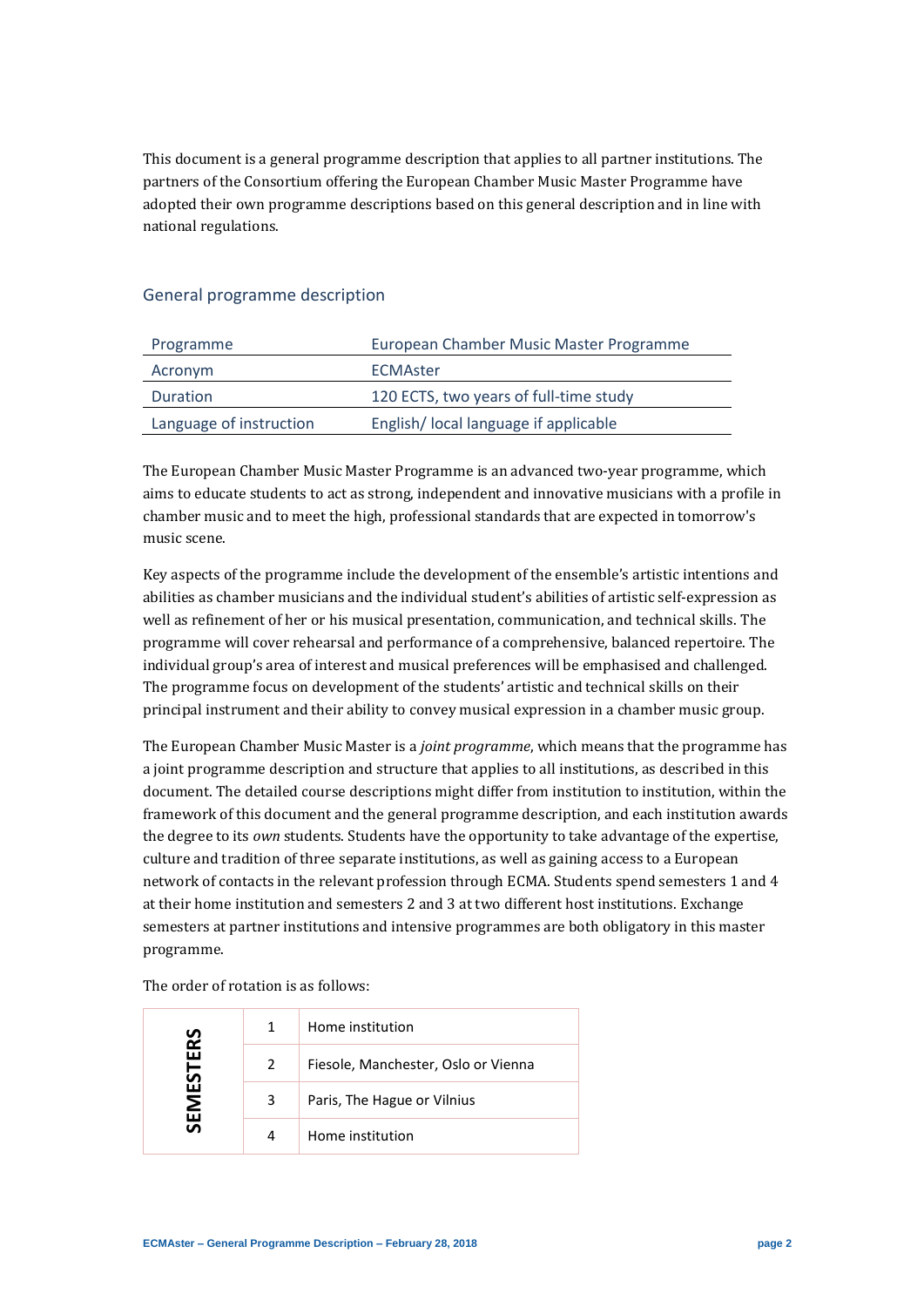# Admission requirements

Bachelor's degree in Music or equivalent qualifications. Applicants must be a member of an established ensemble, and all ensemble members must apply at the same time and to the same institution. The programme is open to established ensembles with a standard instrument combination:

- String quartets
- Piano trios
- String trios
- Piano quartets
- Wind quintets
- Brass quintets
- Saxophone quartets
- Other ensembles with an established original repertoire of sufficient scope. These will need specific approval by the home institution and the host institutions for semesters 2 and 3. These ensembles must have a minimum of three and a maximum of five musicians. Larger ensembles may be accepted, by agreement of the home institution and both host institutions, and approval from the Programme Board.

### Degrees awarded

Students who complete the programme will have the right to use the following degree titles, pursuant to the respective national and institutional regulations:

| Conservatoire national supérieur de musique et de  | Prix de musique de chambre       |  |  |
|----------------------------------------------------|----------------------------------|--|--|
| danse de Paris                                     |                                  |  |  |
| Fondazione Scuola di Musica di Fiesole Onlus       | Diploma accademico de secondo    |  |  |
|                                                    | livello in Chamber Music *       |  |  |
| Koninklijk Conservatorium, Den Haag                | Master of Music in Chamber Music |  |  |
| Lietuvos Muzikos ir Teatro Akademija, Vilnius      | Master of Arts                   |  |  |
| Norges musikkhøgskole, Oslo                        | Master of Music in Performance   |  |  |
| Royal Northern College of Music, Manchester        | Master of Music in Performance   |  |  |
| Universität für Musik und darstellende Kunst, Wien | Master of Arts                   |  |  |

\* The degree will be awarded by Conservatorio statale di musica Giuseppe Verdi Torino, in accordance with an agreement between Fondazione Scuola di Musica di Fiesole Onlus and Conservatorio statale di musica Giuseppe Verdi Torino.

A documented supplement to the diploma (ECMAster Certificate), will be provided for all graduates of the programme. The document shall be signed by the home institution and will provide the following information:

- Names and logos of all partners
- Short programme description
- Information on which institutions the ensemble have visited
- Name of the ensemble that has completed the programme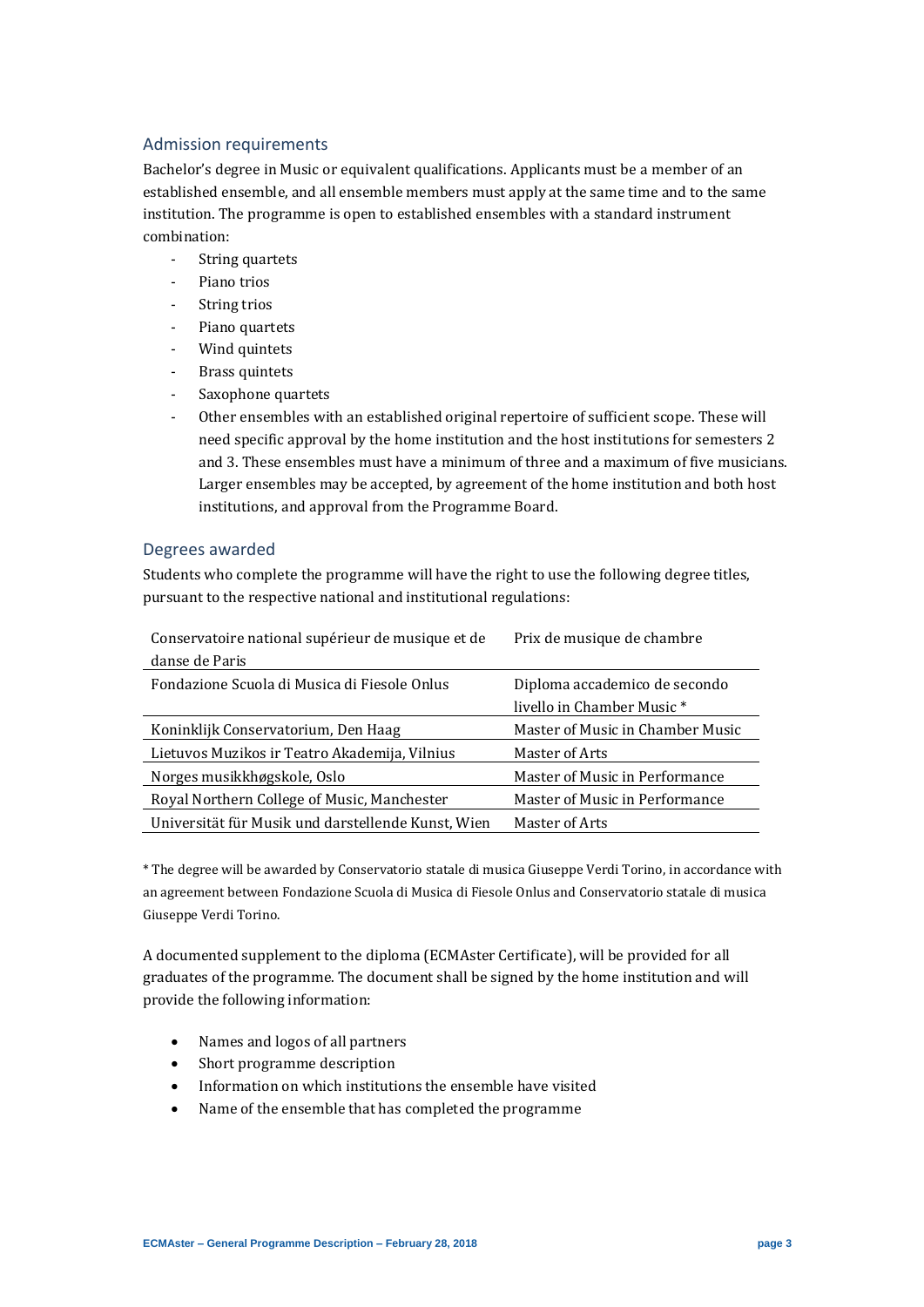# Learning outcomes

Students graduating from the ECMAster programme demonstrate:

- Ability to realise and convey their artistic intentions as chamber musicians with a clear profile.
- A high level of technical ability on their principal instrument
- Advanced level of performance and ensemble skills.
- Autonomy when meeting demanding artistic challenges and by initiating, implementing and directing a variety of projects.
- Ability to contribute to innovation and advancement in the field of chamber music as well as understanding the demands of music life and the music industry.
- Ability to apply new knowledge to expand their academic, artistic and creative perspectives.
- Ability to develop new knowledge through independent artistic research activity.
- Ability to reflect upon, discuss and present issues concerning music as an art form and its functions in a societal context.
- Insight and critical assessment of ethical norms and issues of a musical and professional nature.
- Ability to show social responsibility in sharing the values of (chamber) music with a wider public in artistic, educational and social settings.
- Skills in dealing with social aspects encountered within the work of a chamber music ensemble.
- Exhibit knowledge of improvisational patterns and processes, and the ability to apply these in a chamber music setting.
- Utilise specific technologies to enable the creation, dissemination and/ or performance of music appropriate to chamber music.
- Ability to play a leading role in a collaborative activity in a multi-disciplinary setting.
- Ability to identify and utilise a wide range of repertoire to inform their practice and development as a chamber music ensemble.

# **Organisation**

The study programme consists of teacher-led instruction, artistic and/or academic supervision and independent study in connection with this instruction. The individual programme descriptions will specify the organisation of the programme further.

Each ensemble is appointed a principal artistic supervisor from the home institution and artistic supervisors form each host institution. The responsibility of the principal artistic supervisor is to have regular contact with the students, to have a full overview of the ensemble's progression and to act as a contact person for the other institutions' artistic supervisors. Each institution may also have additional administrative and academic supervisors/ contact persons which handles other aspects of the programme.

ECTS credits are used as the unit of measure to express workload and scope of the courses in the study programme. The complete Master's degree programme consists of 120 credits. One year of full-time study is equal to 60 credits. One credit corresponds to 27-30 hours of work including instruction and self-study work.

The students pursue the programme in a given order, spending semester one at their home institution, semesters two and three on study periods at two of the partner institutions, and the final semester back at their home institution.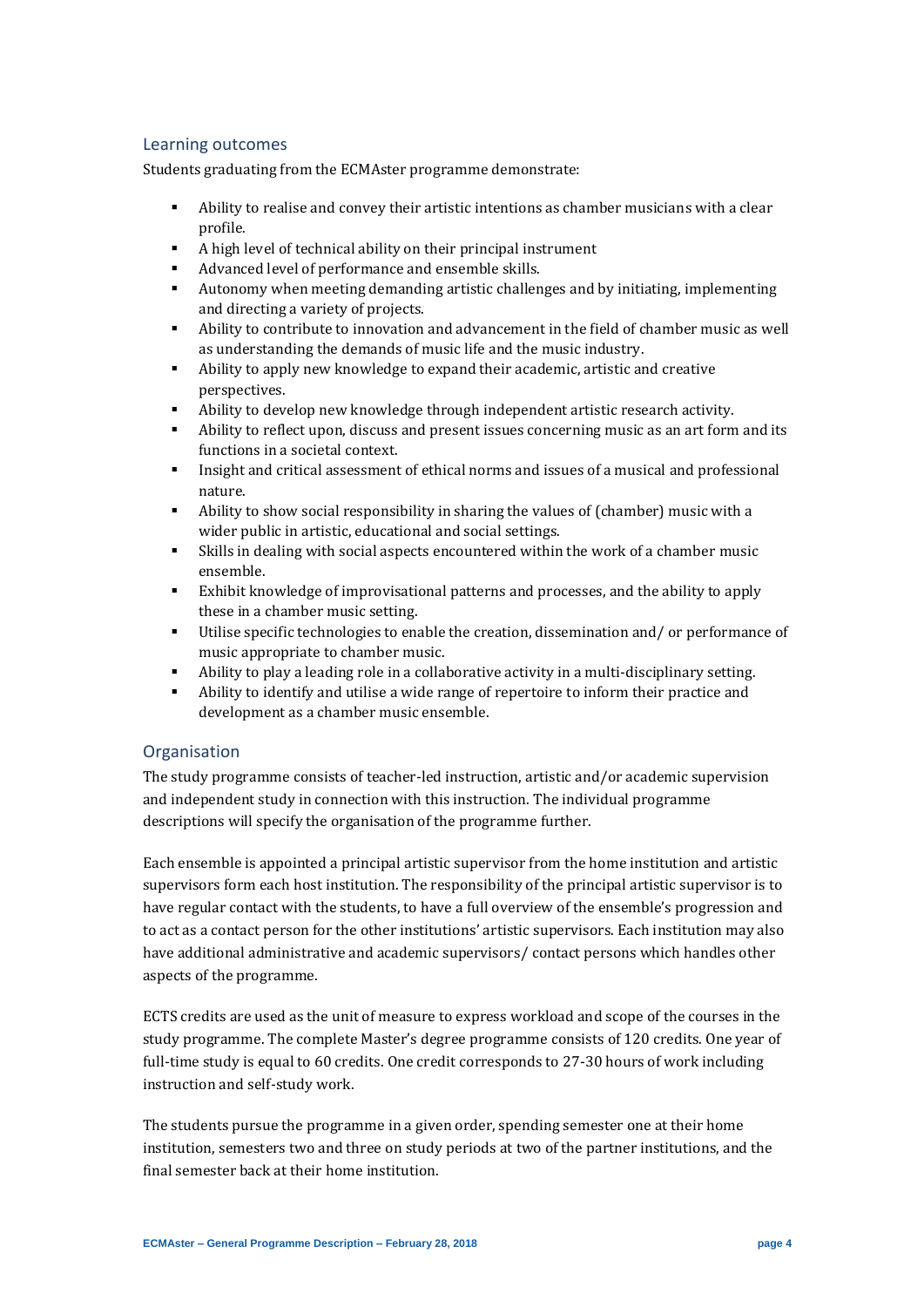#### Assessment

All subject areas are to be assessed at the end of each semester, in accordance with institutional rules and requirements concerning assessment. The individual course descriptions indicate which assessment and grading system will be used.

### Eligibility requirements and admission

# *a) Eligibility requirements*

In order to be eligible to apply for the programme, applicants must have completed a bachelor's degree in music performance or equivalent qualifications pursuant to requirements at the home institution. Applicants must be member of an established ensemble, and all ensemble members must apply at the same time and to the same institution. Equal opportunity regulations of each institution apply.

#### *b) Joint admission criteria*

In all areas listed below, applicants must demonstrate skills and experience at a level sufficient to commence the programme, individually and as an ensemble.

Applicants must

- have advanced instrumental and musical skills,
- have the relevant skills and experience in chamber music,
- have the ability to reflect upon and make independent artistic choices.

#### *c) Application procedure*

Applications are to be submitted to the institution the ensemble wishes to be considered their home institution.

It is strongly recommended to do live auditions, but live auditions via online systems may be allowed.

The application must include:

- 1. A curriculum vitae containing the applicant's relevant artistic activities.
- 2. A description of the ensemble's activities
- 3. Documentation of a bachelor's degree or equivalent (to be completed before the commencement of the master study).
- 4. A master project proposal according to the requirements of the home institution.

Institutions might require further documentation.

#### *d) Audition*

The audition includes:

1. A prepared ensemble program of 60 minutes of at least three contrasting works or movements in different styles relevant for the ensemble type.

2. An interview